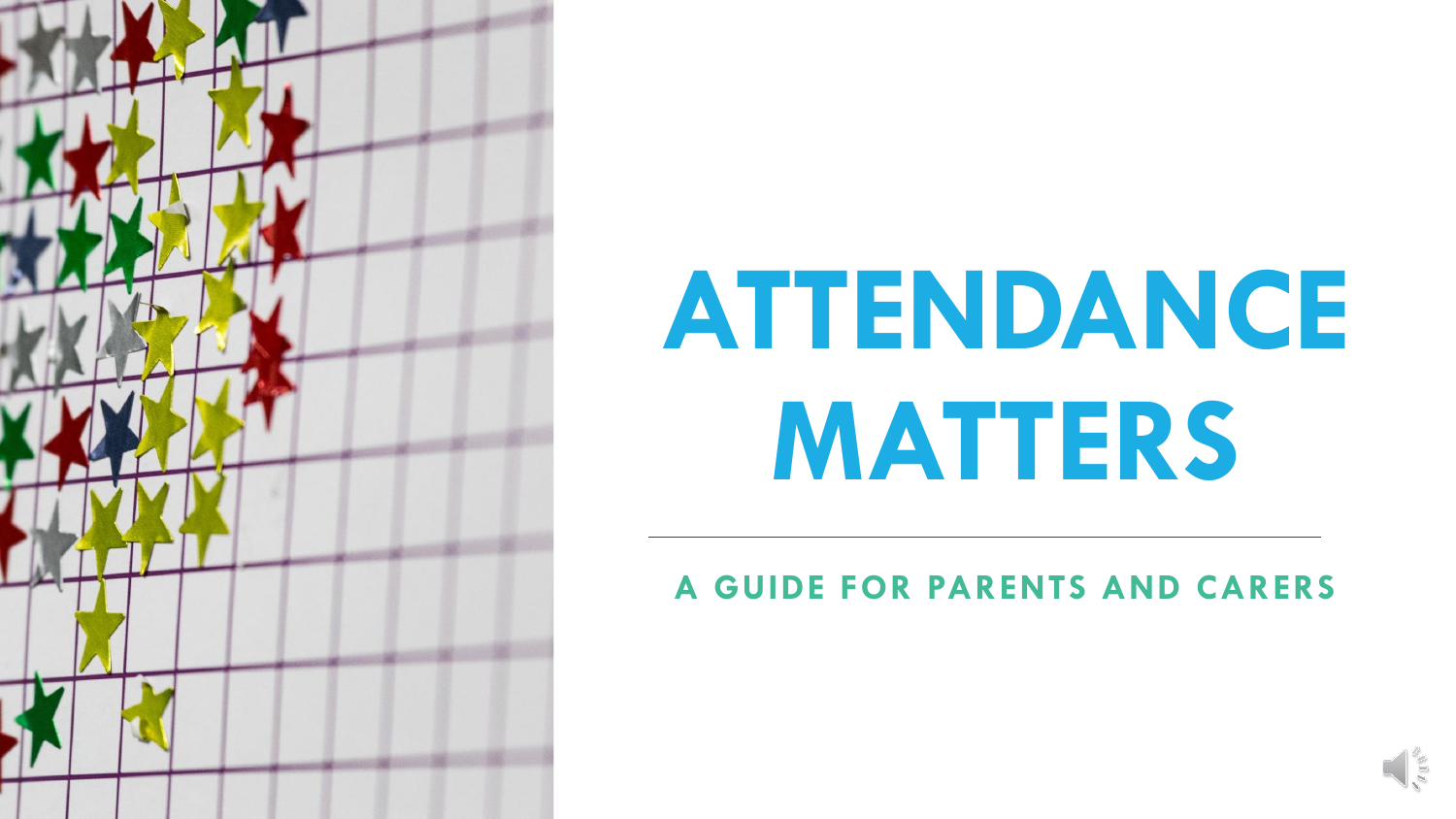

#### **Why is attending school regularly important for your child?**

**Attending school every day will:**

- ❖ **give your child the best possible start to their learning**
- ❖ **allow them to experience new and exciting things**
- ❖ **help them to discover their talents and realise their potential**
- ❖ **develop their confidence and self esteem**
- ❖ **provide them with the skills to make and keep friends**
- ❖ **ensure they are secure in their surroundings**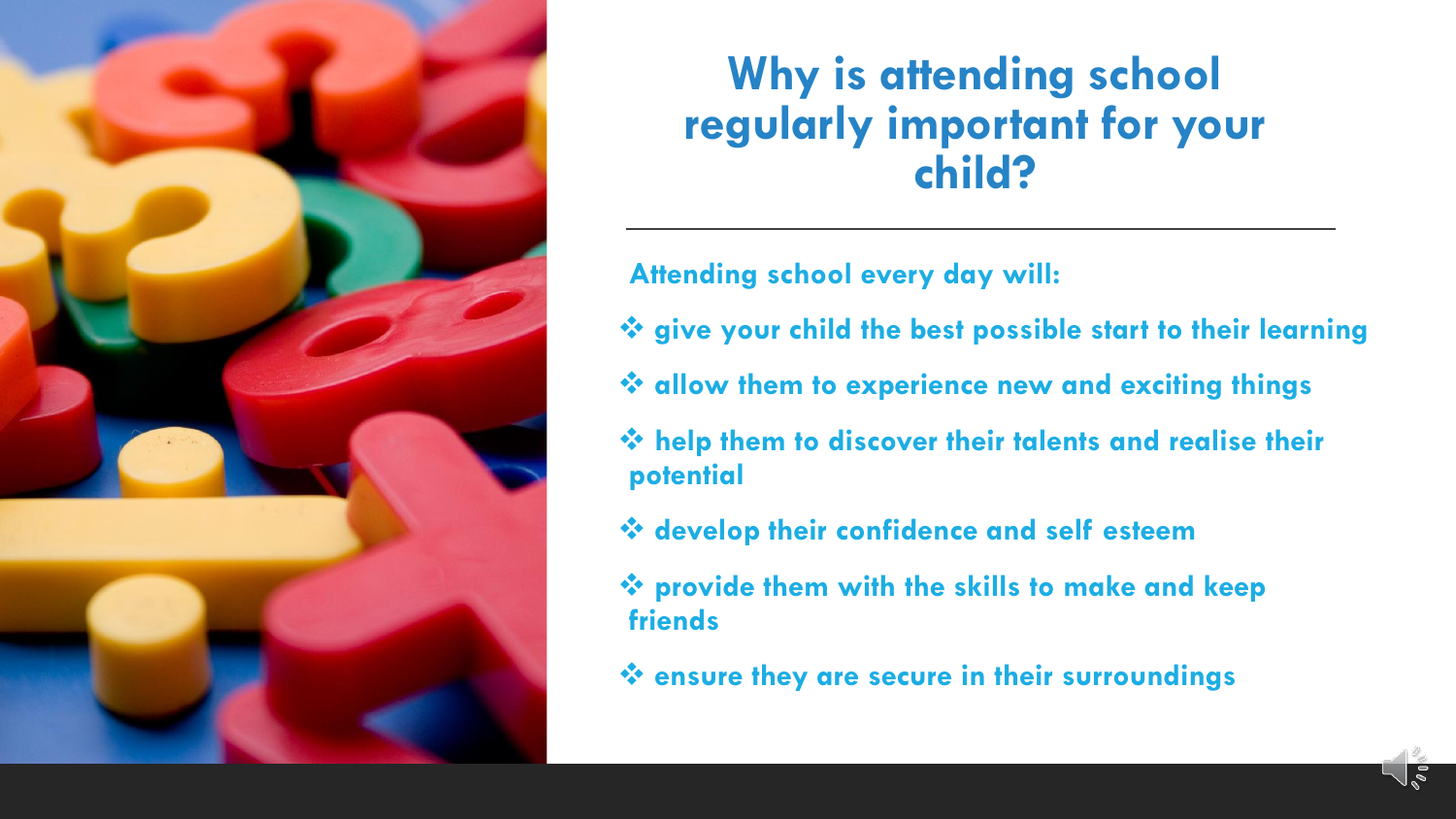

#### **What is good attendance?**

**Good attendance means your child coming to school every day, on time, unless there is a genuine and unavoidable reason not to**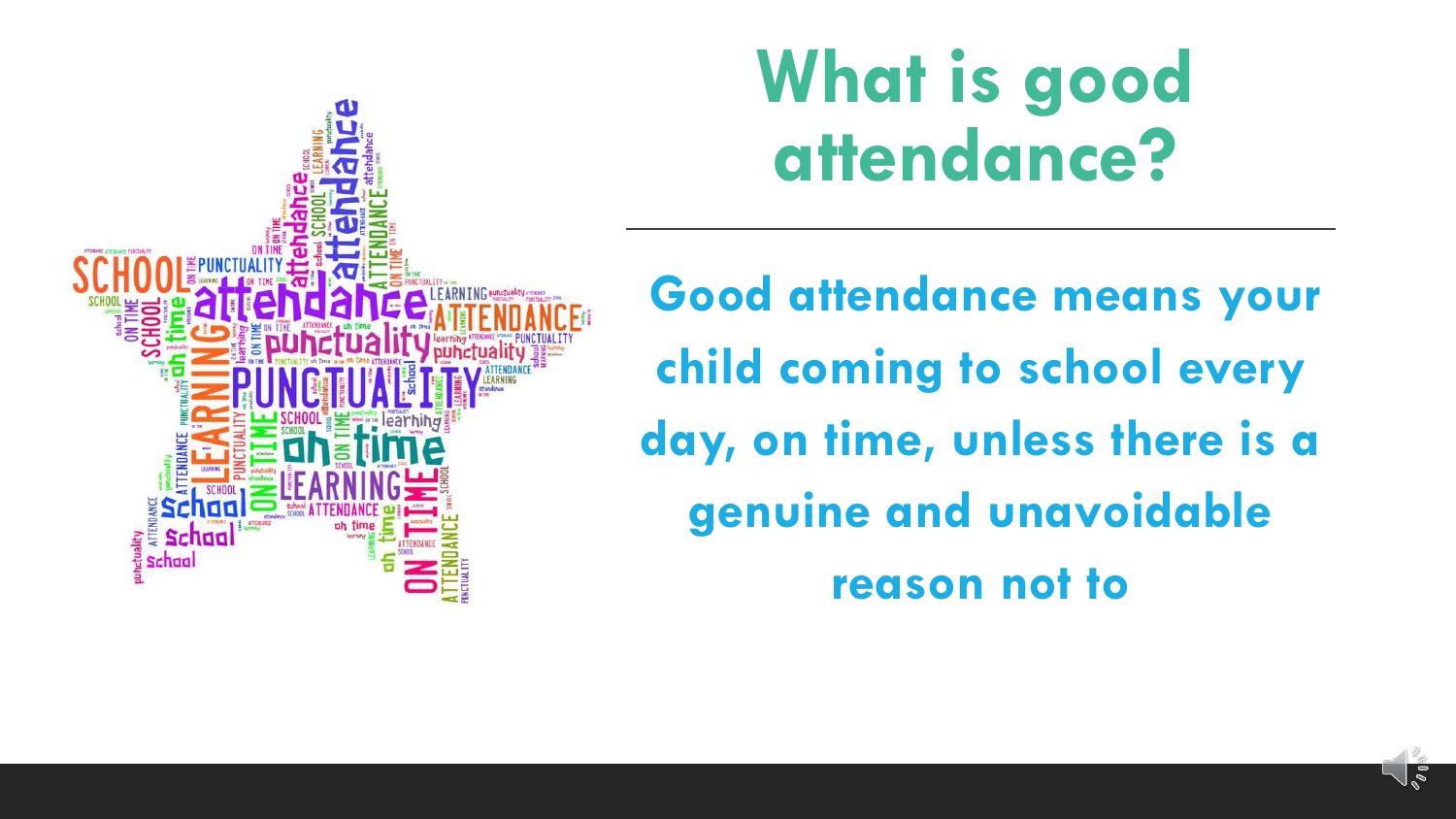### Missing School = Missing Out!



**Being absent from school means your child will miss out on opportunities to learn and develop** 

**They will also miss out on spending time with their friends**

**Absence can also leave 'gaps' in your child's learning and understanding of school life**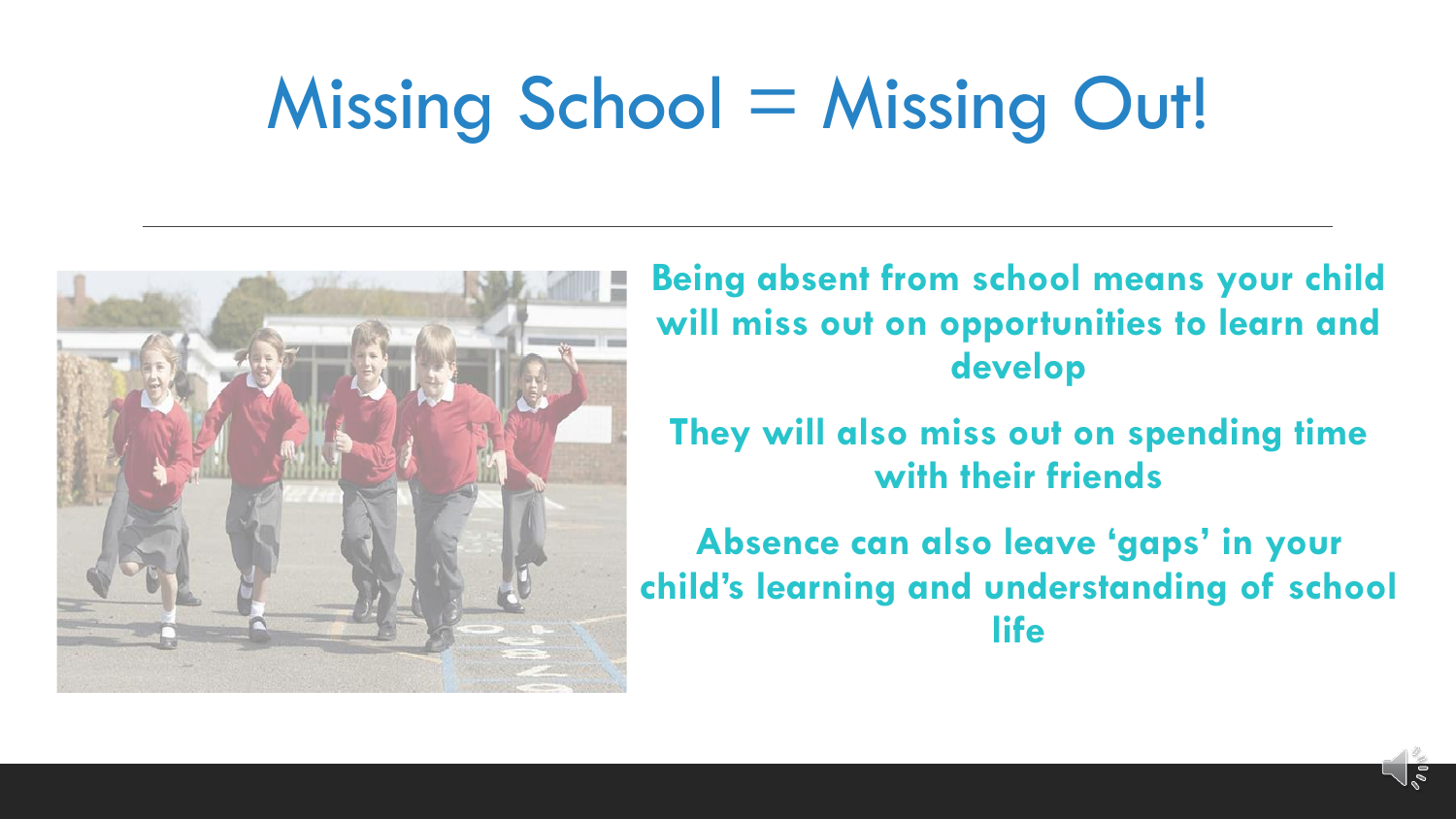

# **Lost Learning**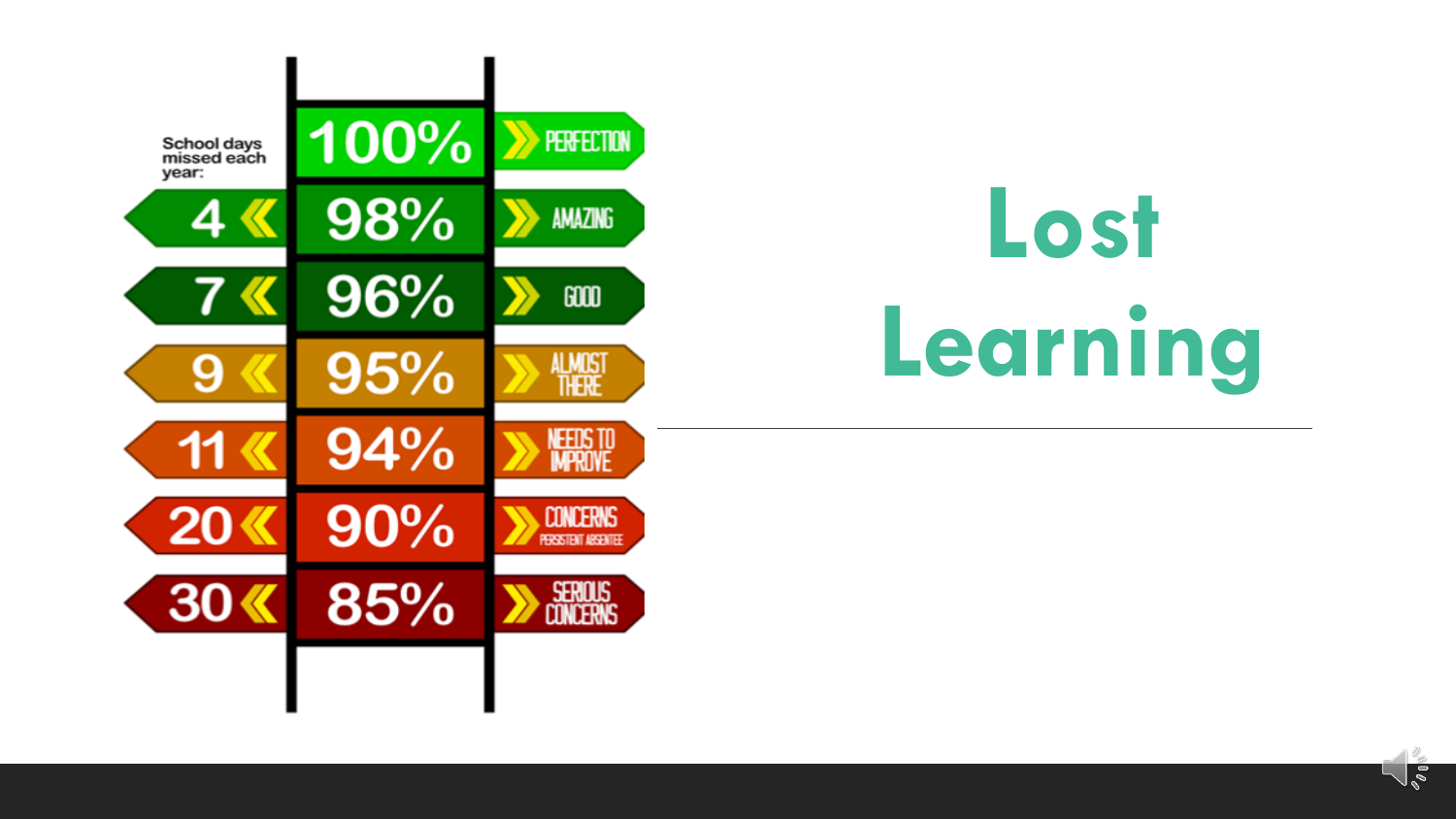

### **School attendance begins at home**

**Children learn from people around them, so it is important that we provide them with positive messages about school** 

**Involve your child in shopping for their uniform and equipment.** 

**Encourage them to get everything they need ready for school each night**

**At home time, ask them about their day; what was the best part of it? What did they enjoy doing? Did they try something new today?**

**Speak to staff in school if you or your child have any concerns or worries regarding school**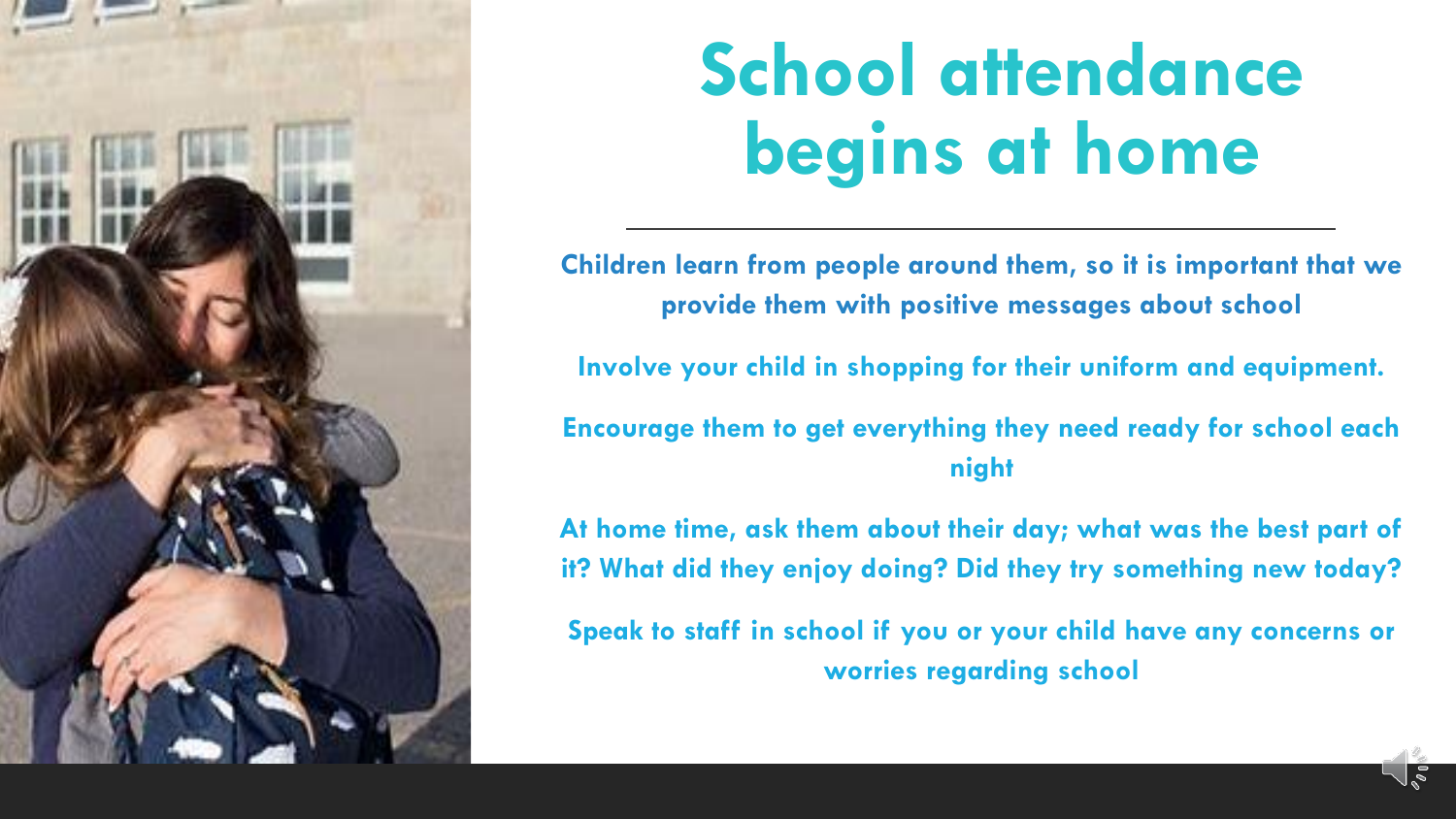### **More ways to help your child attend regularly**

- ❖**if your child has a minor ailment contact school to seek advice as they may still be able to attend**
- ❖ **avoid arranging trips or holidays during term time**
- ❖ **establish good morning and bedtime routines** ❖**arrange medical and dental appointments outside of school hours**

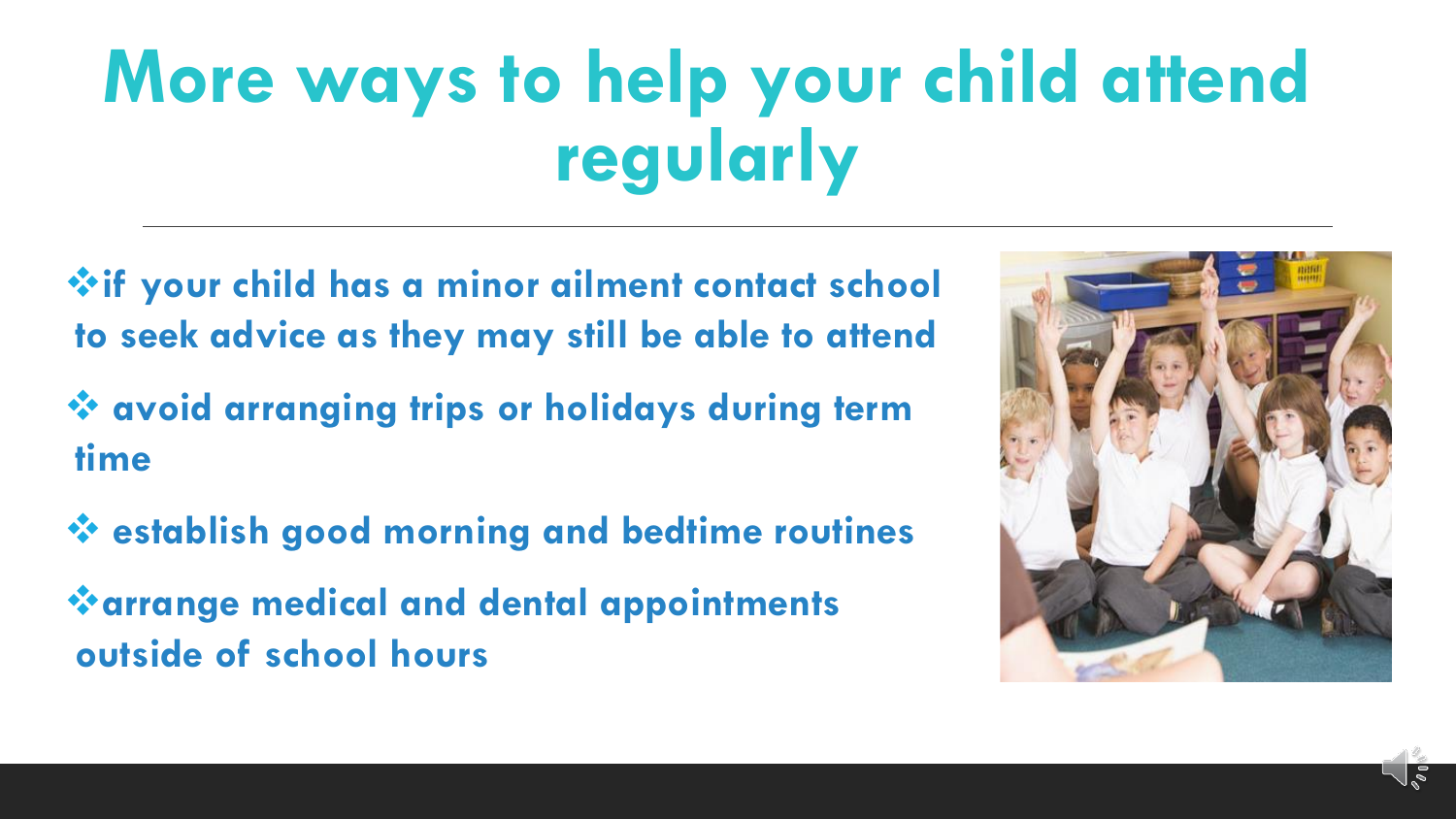#### What to do if your child is absent



**If you are sure that your child needs to be absent from school, we ask that you let us know as soon as possible, and no later than 9:00 a.m.**

**This is really important as staff will worry if we don't hear from you**

**If it is agreed that the absence is necessary this will be recorded on the register as an authorised absence**

**If no reason is provided, or if the reason is not accepted as genuine and unavoidable, the absence will be recorded as unauthorised**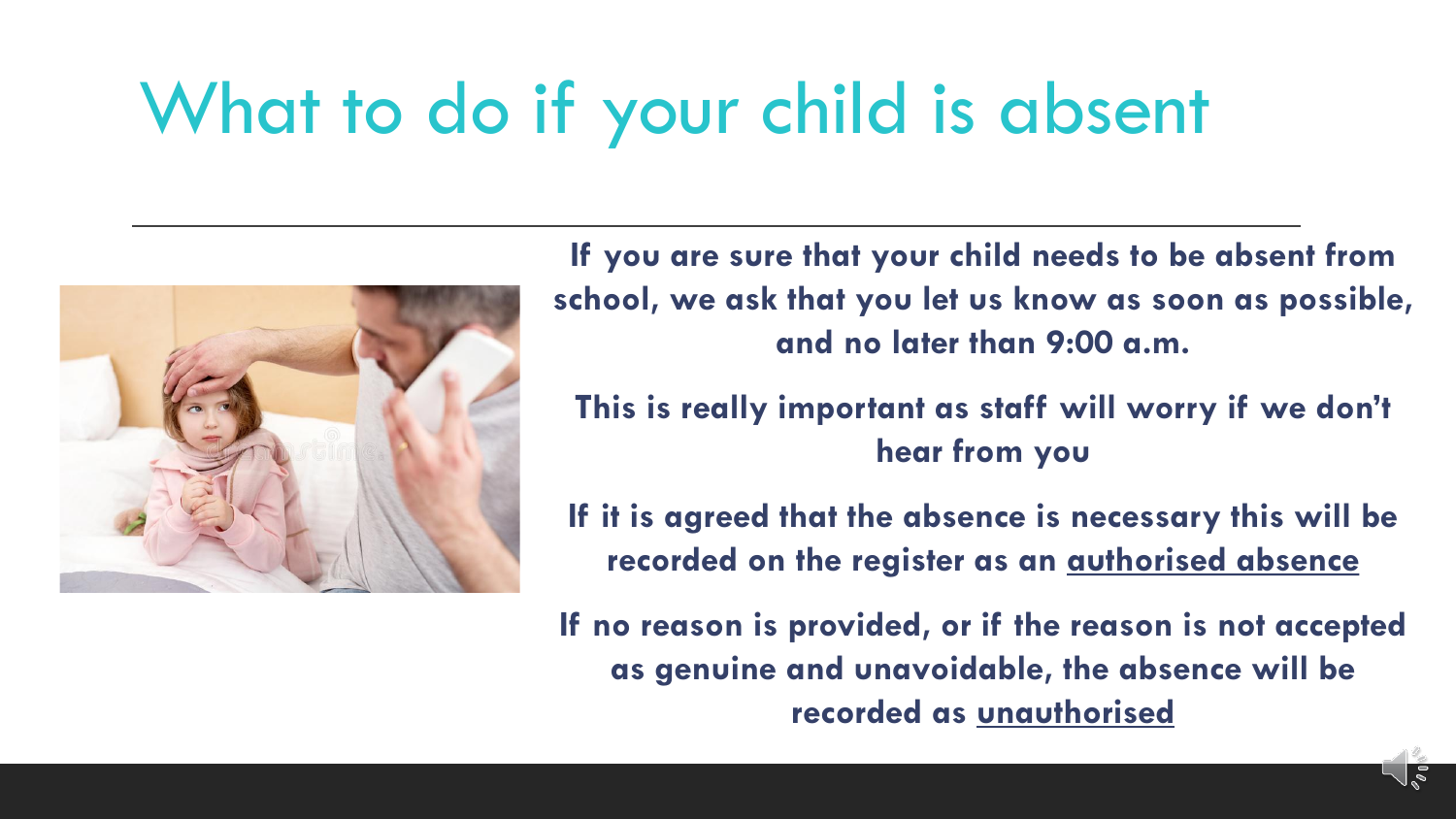#### **Authorised and unauthorised absence**

**The Department for Education (DfE) states that we should only allow children to be absent from school if they are too poorly to attend, or if there are exceptional circumstances that prevent them form coming to school**



**In most cases absences caused by the following reasons would not be authorised;**

- ❖ **visiting family**
- ❖ **shopping**
- ❖ **birthdays**
- ❖ **holidays**

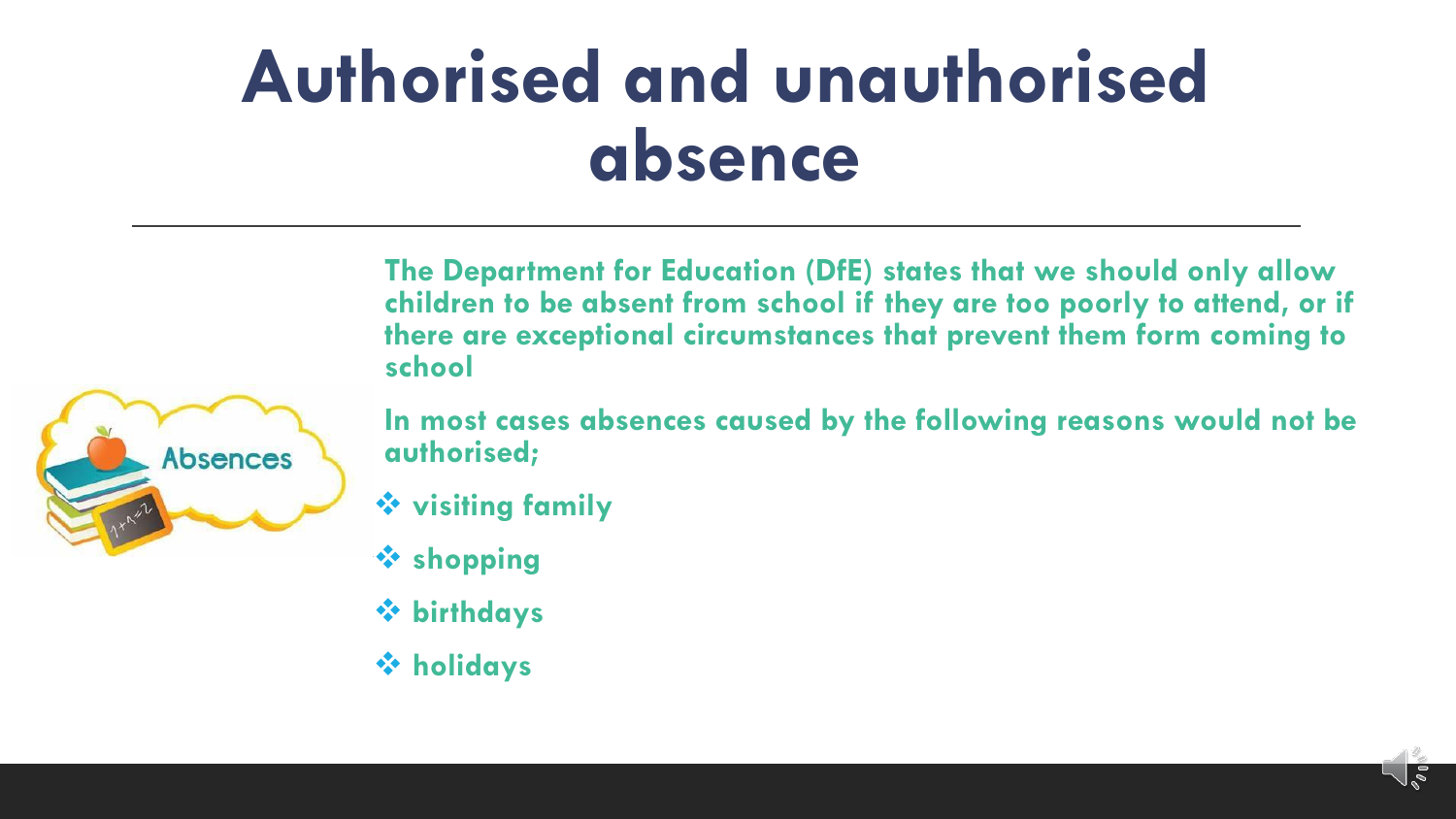#### What happens if my child's attendance is low?

**As a parent or carer it is your responsibility to make sure your attends school every day and on time**

**If your child's records show a lot of absences we will contact you to discuss how we can support you as a family in ensuring regular attendance**

**This can be via home visits, telephone calls or a meeting in school**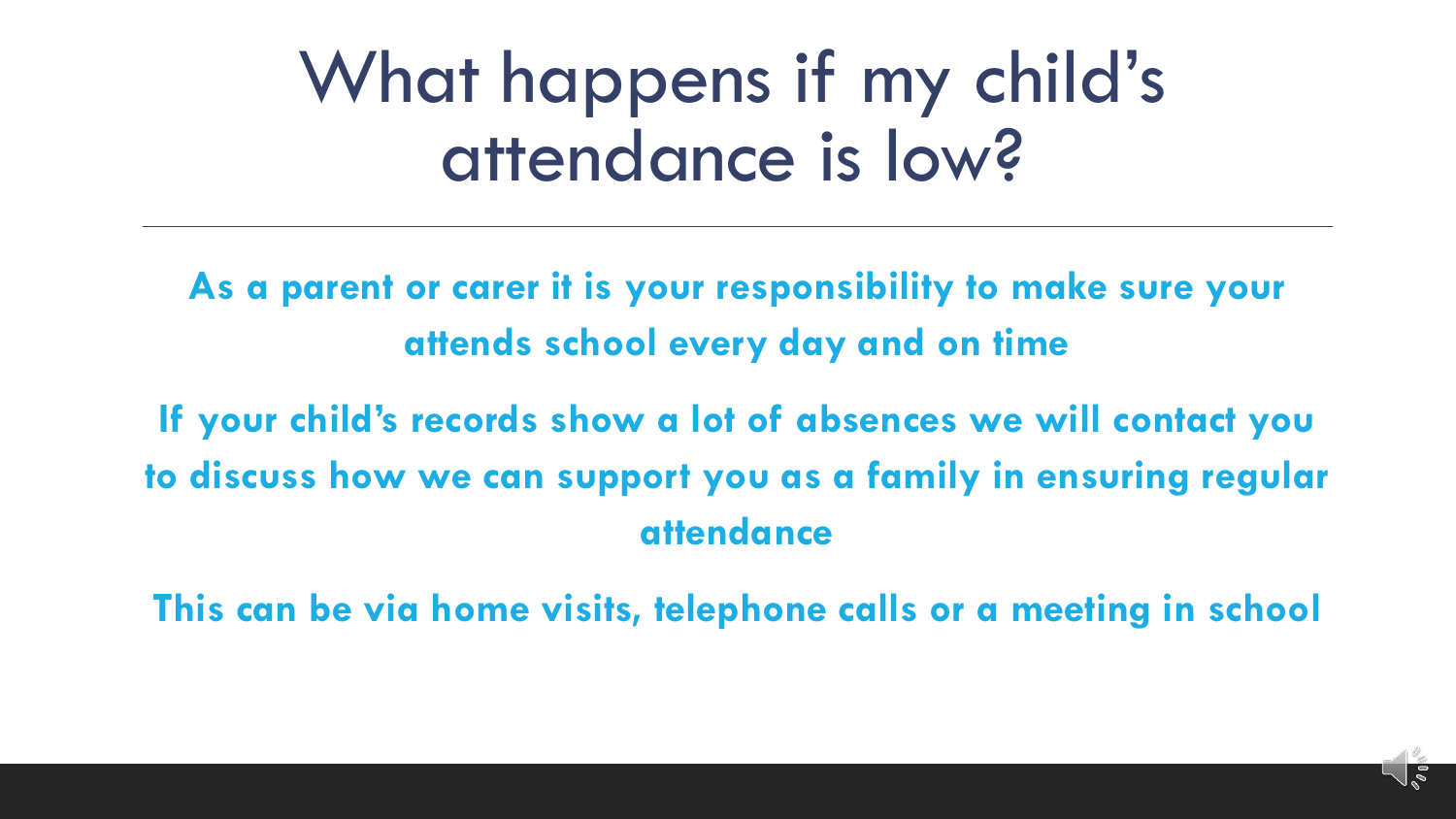## **Punctuality matters too**!



**Arriving to school on time is important** 

**It provides your child with a chance to greet their friends before the start of school** 

**It also allows them to arrive calmly and get settles in their class before learning activities start**

**Being late means they will miss out on important in formation from their teacher**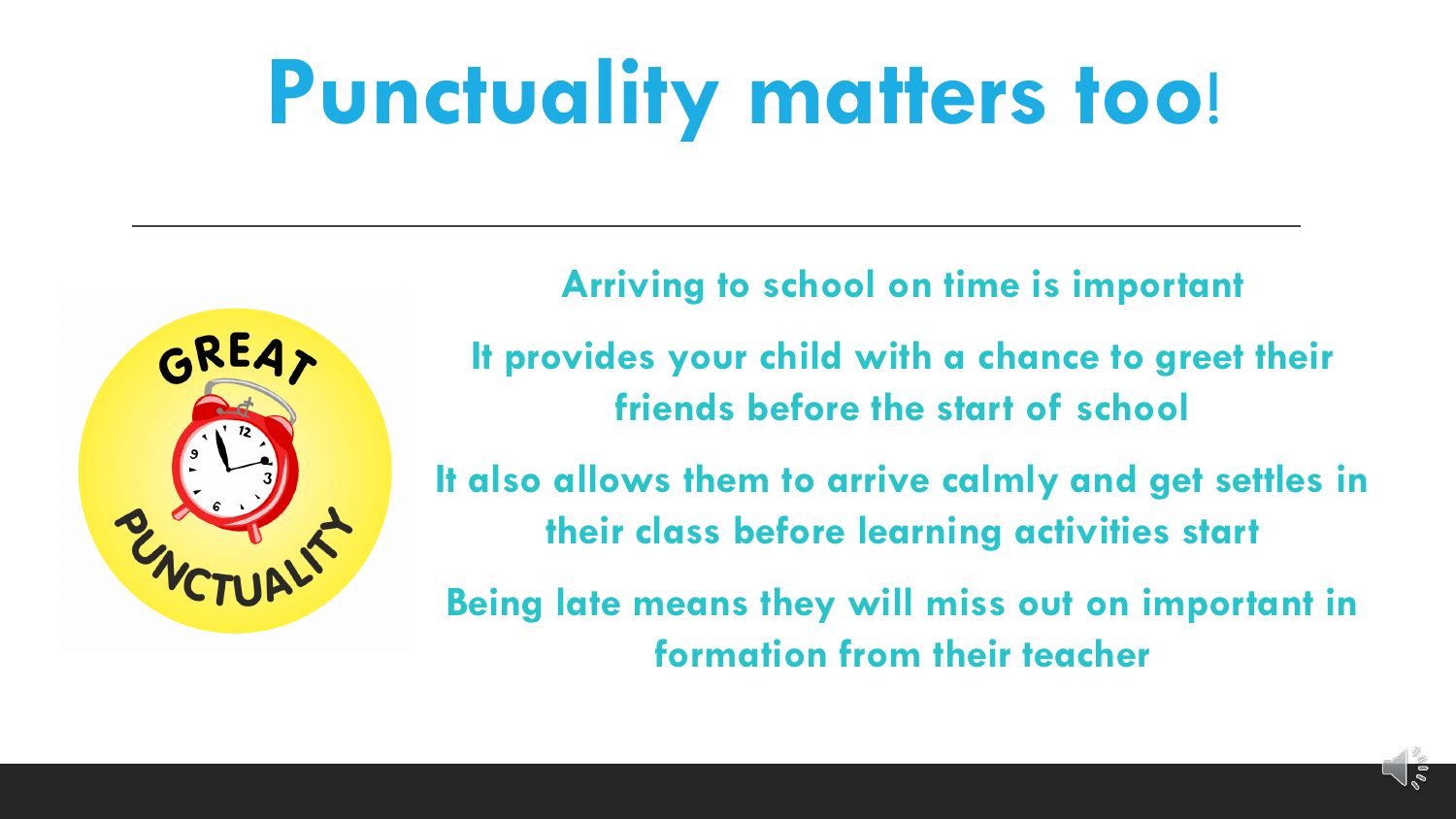## **Holidays during term time**

**Head teachers are no longer able to authorise any holidays during term time for pupils**

**Permission for leave of absence will only be granted if there are exceptional circumstances and parents have applied for leave in advance**

**We ask that parents do not make any travel arrangements before speaking to school**